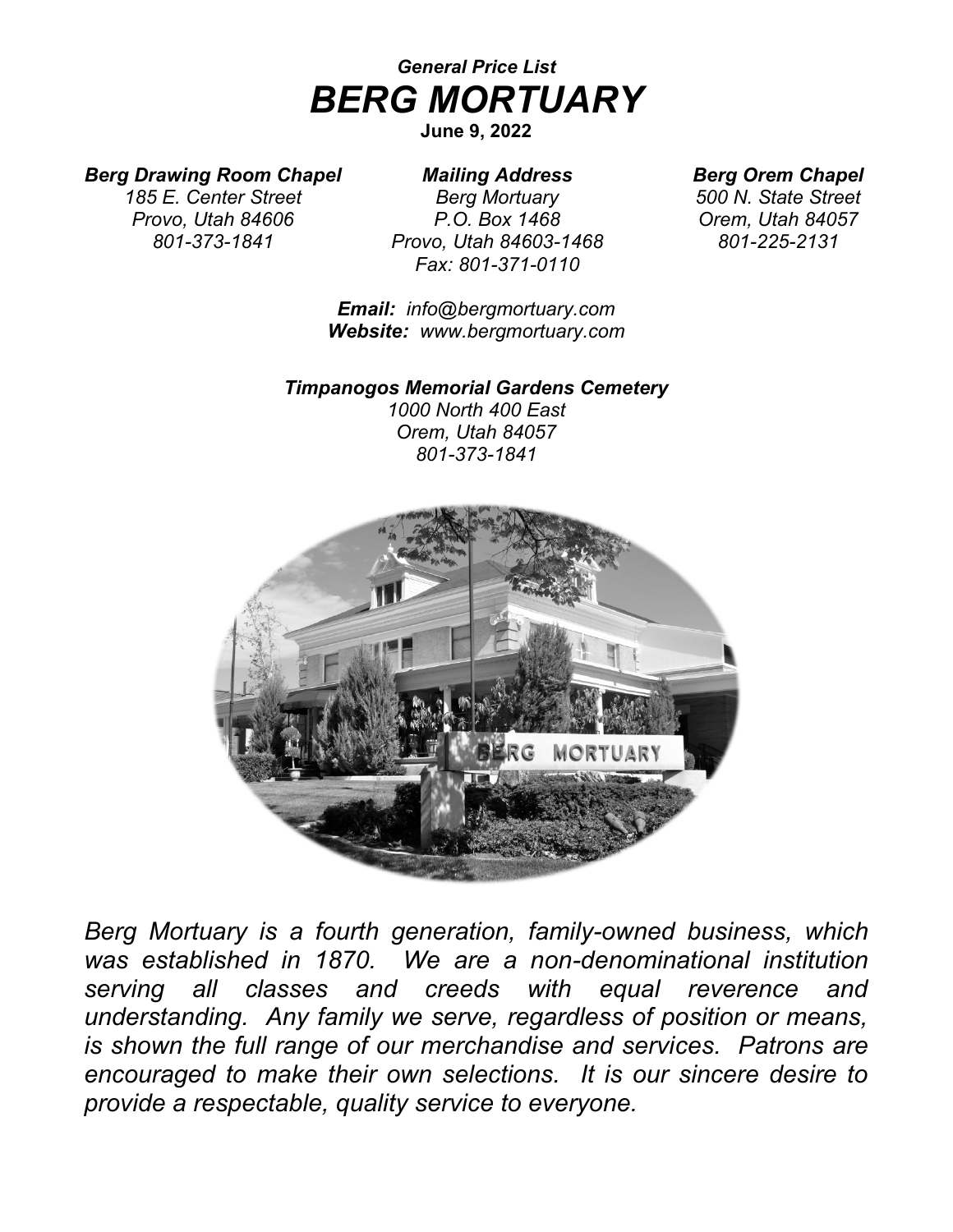# **PAYMENT POLICY**

Berg Mortuary has established a uniform payment policy to serve all families fairly and to prevent misunderstandings. This payment policy enables us to contain our costs and provide quality service to all the families we serve.

Berg's policy requires that all financial arrangements must be completed prior to the setting of services or viewing times. Payment for our merchandise, services, cemetery property and all cash advances is due one full day prior to the service time.

# **THE FOLLOWING ARE ACCEPTABLE PAYMENT ARRANGEMENTS:**

1) Cash

2) Check *(Checks are subject to electronic funds verification. A \$50.00 processing fee is charged for all returned checks. Third party checks are not acceptable.)*

# **WHEN PAYMENT IS MADE THROUGH CASH OR CHECK, A 3% DISCOUNT IS GIVEN ON MORTUARY SERVICES AND MERCHANDISE.**

3) Visa and MasterCard are the only cards accepted by Berg Mortuary. *(Berg Mortuary does not accept credit card payment for certain cash advance items such as cemetery property, grave markers, etc.)*

4) Berg Mortuary can refer you to a third-party lender for financing.

(**Berg Mortuary does not accept future payment from "Estate Funds".)**

# **DISCLAIMER OF WARRANTIES**

Our Mortuary makes no representation of warranties regarding caskets, outer burial containers, urns, or other funeral goods sold by the Mortuary. The only warranties granted, express or implied, in connection with the goods sold with this funeral service are the express written warranties, if any, extended by the manufacturers thereof. No other warranties express or implied, including implied warranties for merchantability or fitness for a particular purpose, are extended by the Mortuary.

*Note: If you would like the personal effects (such as the clothing or jewelry) please ask for them, if not, we reserve the right to dispose of them in a proper manner after a 30-day period.*

# **Prices are subject to change without notice.**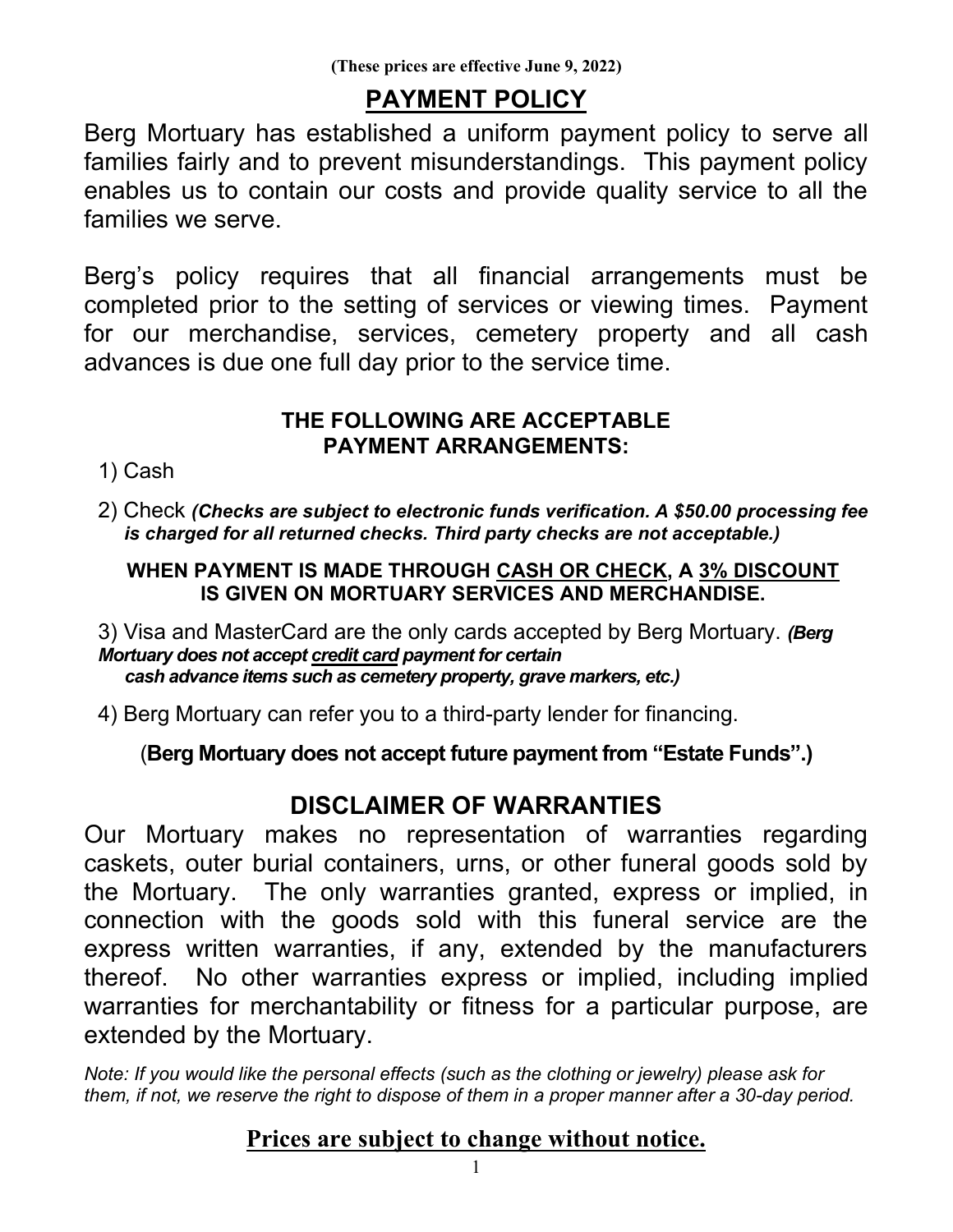*The goods and services shown below are those we can provide to our customers. You may choose only the items you desire. However, any funeral arrangement you select will include a charge for our basic services and overhead. If legal or other requirements mean you must buy any items you did not specifically ask for, we will explain the reason in writing on the statement we provide describing the funeral goods and services you selected.*

#### **ITEMIZED LIST OF FUNERAL GOODS AND SERVICES Professional Services (Non-Declinable)**

#### **1) Basic Services of our Funeral Director and Staff \$2,120.00 Our charge includes, but is not limited to:**

- Shelter and care of the deceased for up to five (5) days prior to ceremonies & services

- Arrangement conference /consultation with the family.
- Use of facilities for the arrangement conference
- Obtaining necessary authorizations and signatures from doctors/hospitals/hospices
- Consultation with clergy
- Recording of vital statistics
- Planning and coordinating of flight schedules
- Preparing of death certificate
- Preparing social security and/or military claims
- Coordinating with others to provide portions of the requested services
- A proportionate share of our basic overhead costs.

*This fee for our basic services and overhead will be added to the total cost of the funeral arrangement you select.* (This fee is already included in our charges for direct cremations, immediate burials, simple solutions and forwarding or receiving remains).

## *Preparation*

#### **2) Embalming \$ 875.00**

*Except in certain special cases, embalming is not required by law. Embalming may be necessary, however, if you select certain funeral arrangements, such as a funeral with a viewing. If you do not want embalming, you usually have the right to choose an arrangement that does not require you to pay for it, such as direct cremation or immediate burial. Utah State Law R436-8-3 Preservation of Bodies: No human body may be held in any place or be in transit more than 24 hours after death and pending final disposition, unless either maintained at a temperature of not more than 40 degrees F (refrigerated) or embalmed by a licensed embalmer in a manner approved by the State Board of Embalming. Refrigeration is available at our facility and may be arranged upon request.*

#### **3) Other Preparation of the Deceased**

| a) Washing/bathing, casketing, dressing and other specialized care \$ 495.00           |  |
|----------------------------------------------------------------------------------------|--|
| b) Use of facilities for preparation of the remains by family  PER HOUR \$ 175.00      |  |
|                                                                                        |  |
| d) Additional preparation of remains when autopsy or anatomical harvesting             |  |
|                                                                                        |  |
|                                                                                        |  |
| f) Transfer of Remains to mortuary (within a 30 mile radius)\$ 310.00                  |  |
| g) Holding Fee (First 7 days are exempt w/Funeral/Graveside package)  PER DAY \$ 65.00 |  |
|                                                                                        |  |
| i) Removal of implanted devices (required for cremation) \$ 125.00                     |  |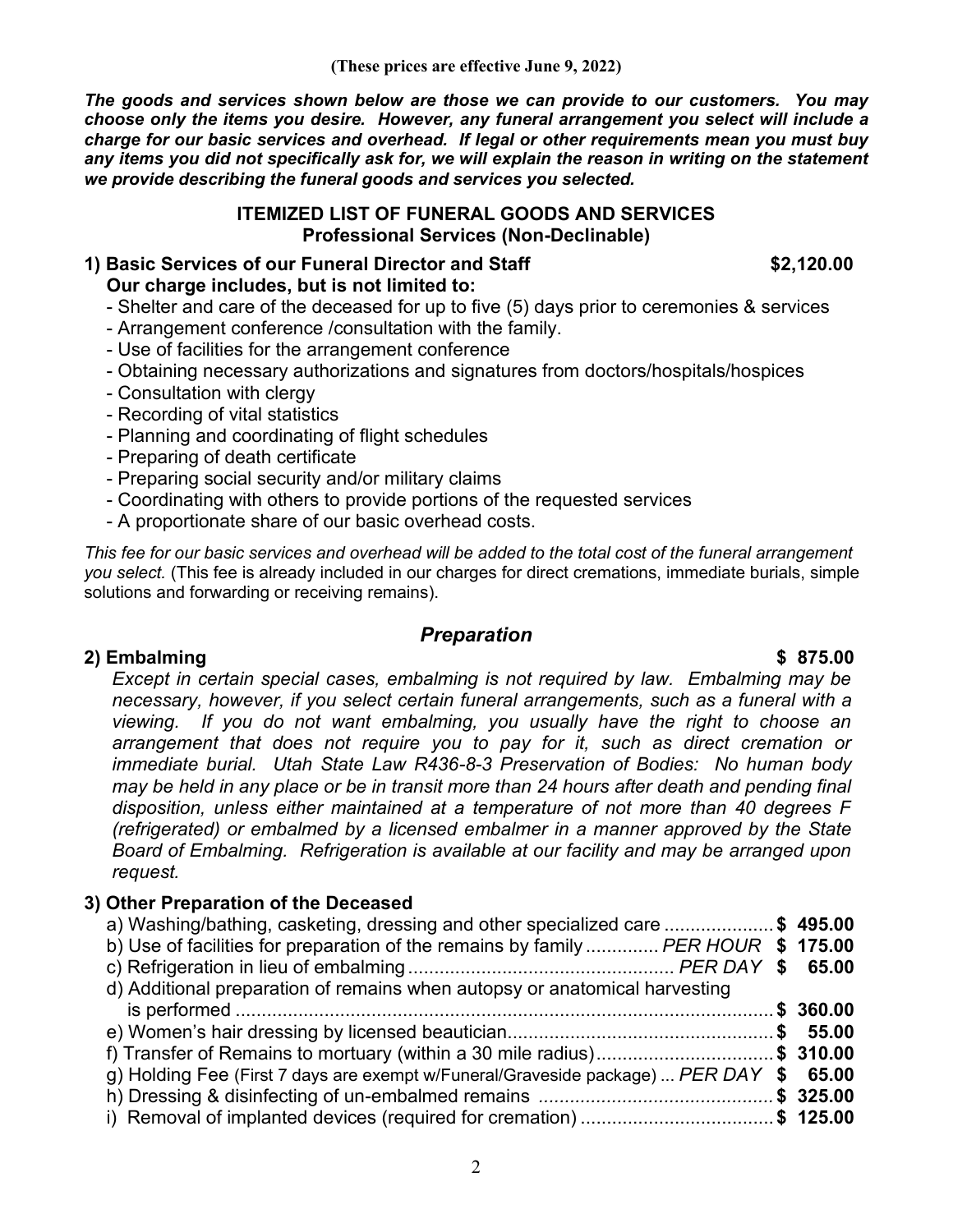# *Visitations and Services*

| Charges shown below are those for the use of facilities, equipment, vehicles, and/or staff during our<br>"Normal Business Hours" of 8:00 am to 5:00 pm every day of the week except New Years, Easter<br>Sunday, Memorial Day Monday, July 4, Labor Day Monday, Thanksgiving Day, and Christmas. |              |
|--------------------------------------------------------------------------------------------------------------------------------------------------------------------------------------------------------------------------------------------------------------------------------------------------|--------------|
| 5) Use of our facilities and staff for a Memorial Service                                                                                                                                                                                                                                        |              |
|                                                                                                                                                                                                                                                                                                  | \$620.00     |
| 6) Use of our facilities for a Funeral Ceremony                                                                                                                                                                                                                                                  | \$910.00     |
|                                                                                                                                                                                                                                                                                                  | $.$ \$620.00 |
|                                                                                                                                                                                                                                                                                                  | \$910.00     |
| 7) Use of our equipment and staff for a Graveside, Cryptside, Nicheside, Committal,                                                                                                                                                                                                              |              |
|                                                                                                                                                                                                                                                                                                  | \$460.00     |
| 8) Use of our equipment and staff for a Funeral Ceremony at another facility                                                                                                                                                                                                                     | \$910.00     |
|                                                                                                                                                                                                                                                                                                  | \$170.00     |
| 9) Use of our equipment and staff for a Memorial Service at another facility PER HOUR                                                                                                                                                                                                            | \$620.00     |
| 10) Use of our facilities, equipment, vehicles, and/or staff other than during                                                                                                                                                                                                                   |              |
|                                                                                                                                                                                                                                                                                                  | \$300.00     |
| 11) Use of our funeral director and facilities for the arrangement conference / consultation \$350.00                                                                                                                                                                                            |              |
| <b>Vehicles and Transportation</b>                                                                                                                                                                                                                                                               |              |
| 13) Use of our vehicle and staff to transport the deceased (to a local airport, cemetery,                                                                                                                                                                                                        |              |
|                                                                                                                                                                                                                                                                                                  | \$350.00     |
| Each round-trip mile                                                                                                                                                                                                                                                                             | 1.43<br>S.   |
|                                                                                                                                                                                                                                                                                                  |              |
| Each additional hour                                                                                                                                                                                                                                                                             | \$53.00      |
|                                                                                                                                                                                                                                                                                                  | \$220.00     |
| <b>Merchandise &amp; Other Services</b>                                                                                                                                                                                                                                                          |              |
|                                                                                                                                                                                                                                                                                                  | 40.00        |
|                                                                                                                                                                                                                                                                                                  | 12.00<br>\$  |
| 19) Clothing (prices available at mortuary)                                                                                                                                                                                                                                                      |              |
| 20) Direct Cremation (Complete price list on pages 11 and 12) from \$287.00 to \$1,885.00<br>21) Floral Arrangements (prices available at mortuary)                                                                                                                                              |              |
|                                                                                                                                                                                                                                                                                                  | \$80.00      |
|                                                                                                                                                                                                                                                                                                  |              |
| 24) Administrative Fee for Processing and / or waiting for Insurance Claims \$ 165.00                                                                                                                                                                                                            |              |
|                                                                                                                                                                                                                                                                                                  |              |
|                                                                                                                                                                                                                                                                                                  |              |
| 27) Translation & Documentation Fee for Foreign Ship-Out (to be determined by destination)                                                                                                                                                                                                       | 3.50         |
| 29) Duplication of Service Recording (CD or Flash Drive) Per Recording                                                                                                                                                                                                                           | \$20.00      |
|                                                                                                                                                                                                                                                                                                  |              |
|                                                                                                                                                                                                                                                                                                  |              |
| 32) Caskets (Complete price list on page 8) from \$931.00 to \$9,009.00                                                                                                                                                                                                                          |              |
| 33) Cremation Caskets/Rental Caskets/Containers (price list on page 13) from \$99.00 to \$2,820.00<br>34) Outer Burial Containers (complete price list on page 10) from \$794.00 to \$4,160.00                                                                                                   |              |
| 35) Permanent Containers/Urns (price list on page 13) from \$40.00 to \$784.00                                                                                                                                                                                                                   |              |
|                                                                                                                                                                                                                                                                                                  | 45.00        |
| 37) Printing of Programs (Set-up by Family or Berg) - two-sided color, single fold  Per Copy \$                                                                                                                                                                                                  | 1.00         |
|                                                                                                                                                                                                                                                                                                  | 36.00        |
|                                                                                                                                                                                                                                                                                                  | 40.00        |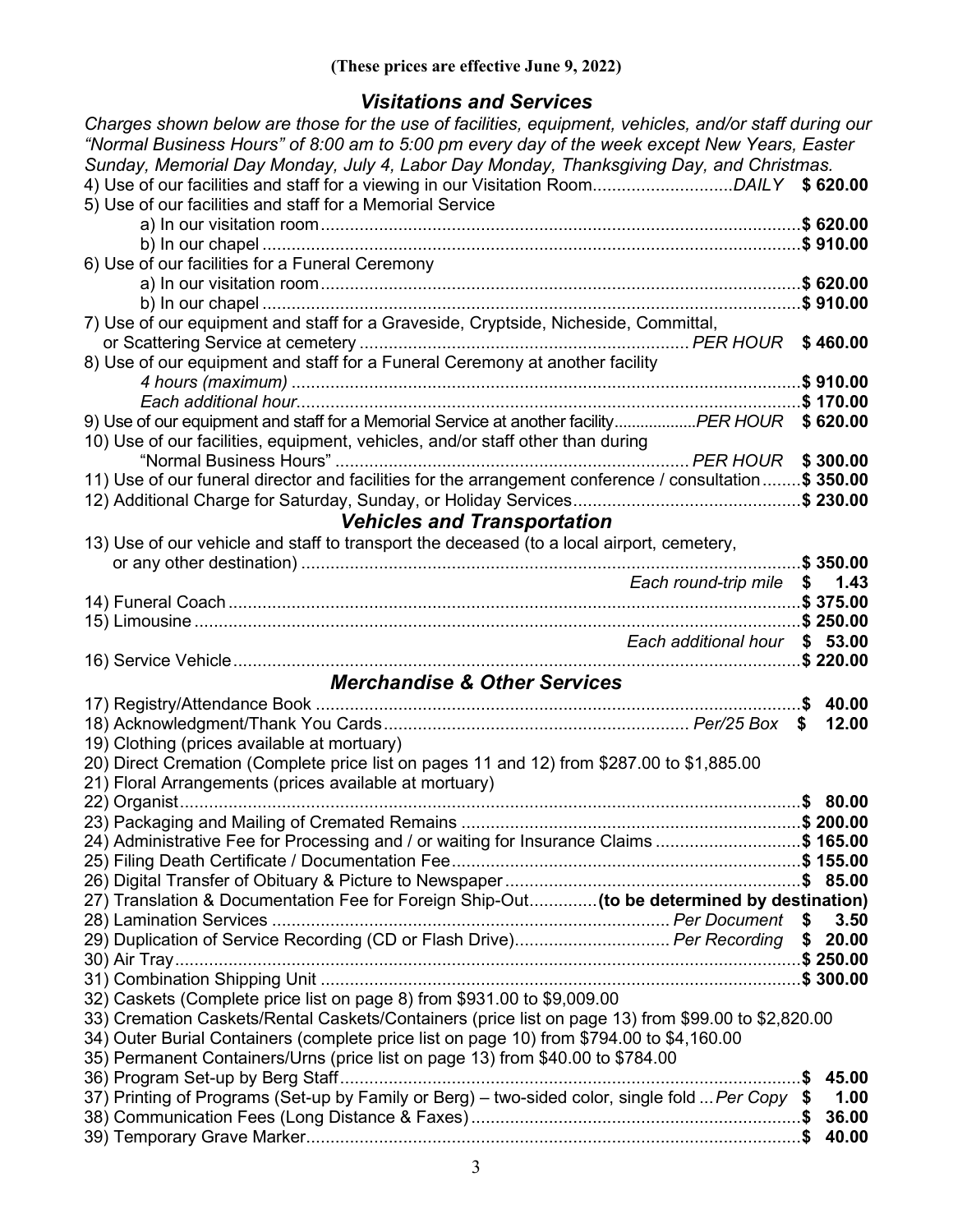# **FUNERAL PACKAGE LIST**

**(These prices are effective June 9, 2022)**

*For your convenience and to assist in your selection process of the funeral goods and services that we offer, we have shown below some of the most frequently requested burial packages. These packages are offered at a discounted price when a casket is purchased through Berg Mortuary. When a casket is chosen from an outside supplier, services will be priced from the Itemized list on pages two and three and no discount is offered.*

### *A. Simple Solutions Funeral Service* **\$2,890.00**

#### *Our charge includes, but is not limited to the following:*

(*This option is designed as an alternative to the Traditional Funeral Package and is for those families who desire simplicity and savings with minimal involvement of the funeral director.)* -Adjusted basic services of our funeral director and staff

-Transfer of remains to mortuary (within a 30-mile radius)

-Embalming

-Other preparation of the deceased such as washing/bathing, casketing, dressing and other specialized care

-Use of our funeral director for a viewing on day of service at our facility or at a church

(1 hour limit. Each additional hour \$165.00)

-Use of our facilities and staff for a funeral ceremony or set up at a church

-Use of our vehicle and our funeral director to transport the deceased to the cemetery (within UT County) -Registry/Attendance Book

-Two boxes of Acknowledgement/Thank You cards

#### **Other services that may be added on an itemized basis if desired:**

-Evening Viewing - \$620.00

-Service Vehicle - \$220.00

-Printed Programs – two-sided color, single fold, 200 copies, Set-up \$45.00 plus \$ 1.00 per copy/tax

# *B. Traditional Funeral Service with Ceremonies* **<b>63,990.00 \$3,990.00**

### *Our charge includes, but is not limited to, the following:*

-Basic services of our funeral director and staff

-Transfer of remains to mortuary (within a 30-mile radius)

-Embalming

-Other preparation of the deceased such as washing/bathing, casketing, dressing and other specialized care

-Use of our facilities and staff for an evening viewing in our visitation room

-Use of our facilities and staff for a funeral ceremony or set up at a church

-Use of our equipment and staff for a graveside service

-Use of funeral coach & service vehicle (within Utah County)

-Registry/Attendance Book

-Two boxes of Acknowledgement/Thank You cards

-Printed Programs – two-sided color, single fold, 200 copies

#### *B-1 Traditional Funeral with Ceremonies and no evening viewing* **\$3,590.00**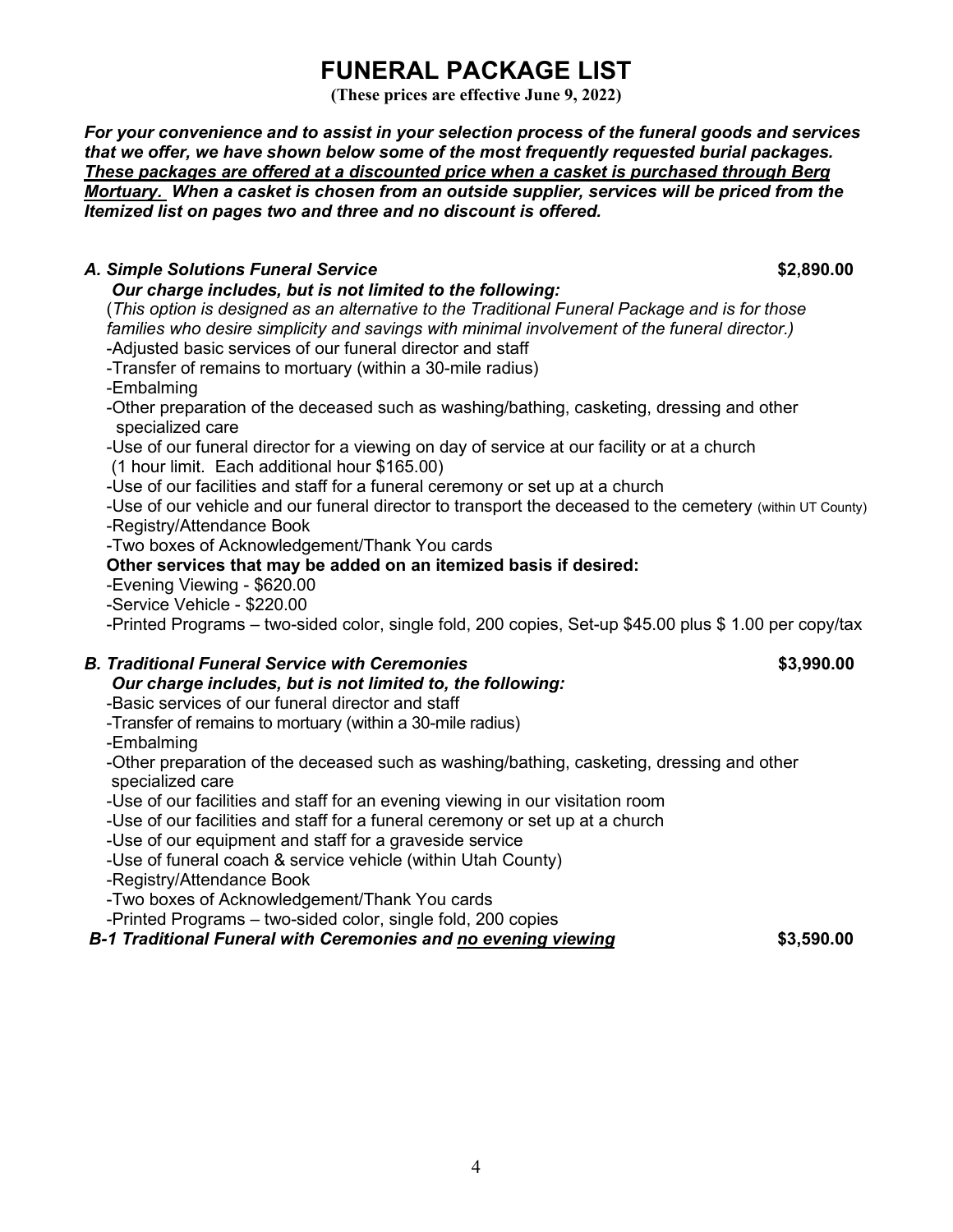#### *(Funeral Package List, continued from page 4)*

| <b>C. Traditional Graveside Service</b><br>Our charge includes, but is not limited to, the following:         | \$3,390.00 |
|---------------------------------------------------------------------------------------------------------------|------------|
| -Basic services of our funeral director and staff                                                             |            |
| -Transfer of remains to mortuary (within a 30-mile radius)                                                    |            |
| -Embalming                                                                                                    |            |
| -Other preparation of the deceased such as washing/bathing, casketing, dressing and other<br>specialized care |            |
| -Use of our facilities and staff for a viewing in our visitation room                                         |            |
| -Use of our equipment and staff for a graveside service                                                       |            |
| -Use of funeral coach & service vehicle (within Utah County)                                                  |            |
| -Registry/Attendance Book                                                                                     |            |
| -Two boxes of Acknowledgement/Thank You cards                                                                 |            |
| -Printed Programs - two-sided color, single fold, 200 copies                                                  |            |
| D. Basic Graveside Service (Closed Casket)                                                                    | \$2,630.00 |
| Our charge includes, but is not limited to, the following:                                                    |            |
| -Basic services of our funeral director and staff                                                             |            |
| -Transfer of remains to mortuary (within a 30-mile radius)                                                    |            |
| -Embalming                                                                                                    |            |
| -Other preparation of the deceased such as washing/bathing, casketing, dressing and other                     |            |
| specialized care                                                                                              |            |
| -Use of funeral coach and staff to transport the casketed remains to cemetery (within Utah County)            |            |
| Other services that may be added on an itemized basis if desired:                                             |            |
| -Evening Viewing - \$620.00                                                                                   |            |
| -Service Vehicle - \$220.00                                                                                   |            |
| -Printed Programs – two-sided color, single fold, 200 copies, Set-up \$45.00 plus \$ 1.00 per copy/tax        |            |
| E. Economy Service Package                                                                                    | \$4,930.00 |
| Our charge includes the following:                                                                            |            |
| (To assist those with modest means, we offer the following economical funeral                                 |            |
| service package.)                                                                                             |            |
| -Adjusted basic services of our funeral director and staff                                                    |            |
| -Transfer of remains to mortuary (within a 30-mile radius)                                                    |            |
| -Embalming                                                                                                    |            |
| -Other preparation of the deceased such as washing/bathing, casketing, dressing and<br>other specialized care |            |
| -Use of our Funeral Director for a viewing on day of service at a church or our mortuary                      |            |
| facility (1 hour limit. Each additional hour \$170.00)                                                        |            |
| -Use of our Funeral Director for a funeral ceremony at a church or our mortuary                               |            |
| -Use of our vehicle and our funeral director to transport the deceased to the cemetery (within UT             |            |
| County)                                                                                                       |            |
| -Registry/Attendance Book                                                                                     |            |
| -Two boxes of Acknowledgement/Thank You cards                                                                 |            |

-Cloth Doeskin Casket

-Basic Concrete Outer Burial Container

**Other services that may be added on an itemized basis if desired:**

-Evening Viewing - \$620.00

-Service Vehicle – \$220.00

-Printed Programs – two-sided color, single fold, 200 copies – Set-up \$45.00 plus \$1.00 per copy/tax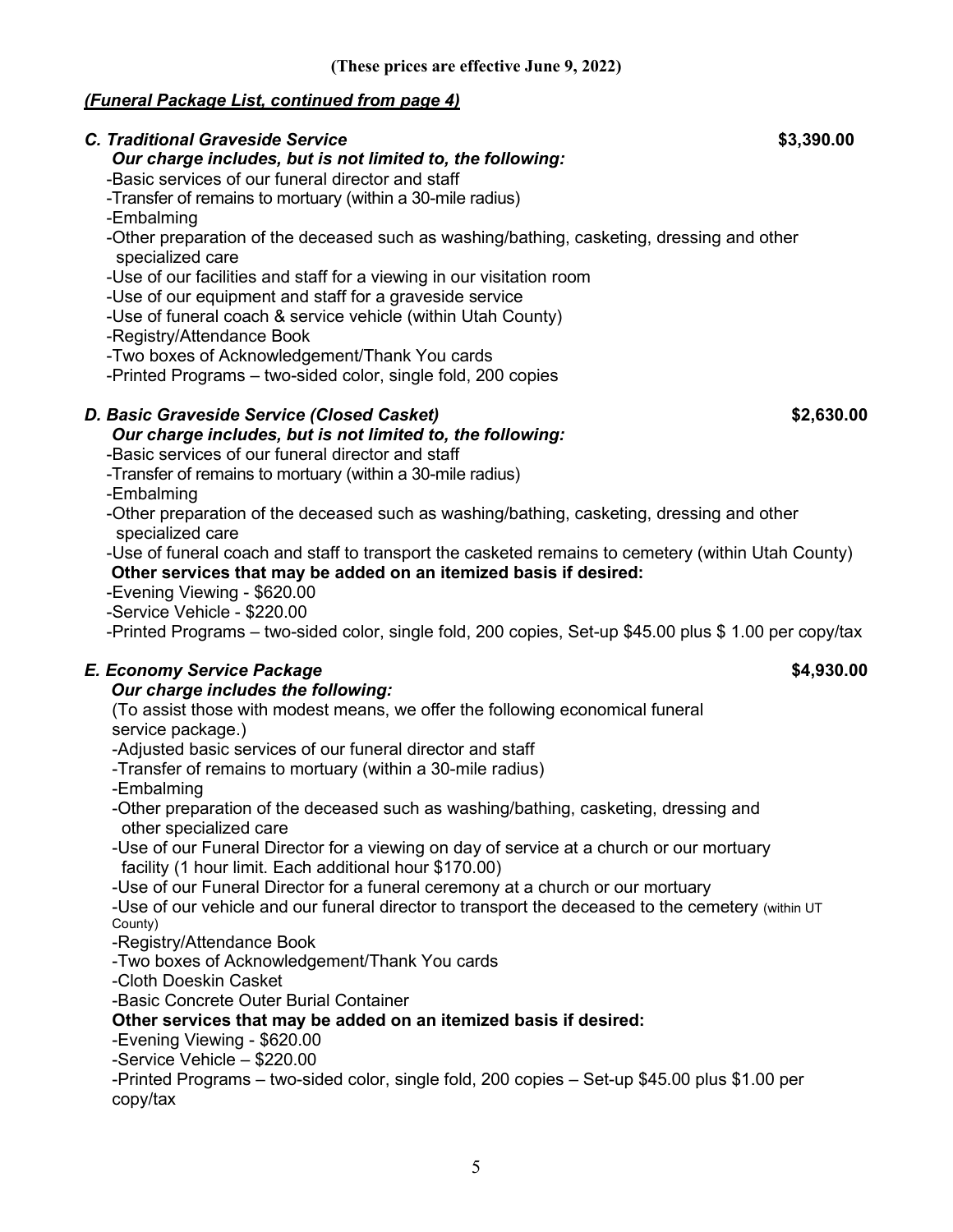# *(Funeral Package List, continued from page 5)*

| F. Immediate Burial without Ceremony (Closed Casket)<br>Our charge includes, but is not limited to, the following:<br>-Adjusted basic services of our funeral director and staff<br>-Transfer of remains to mortuary (within a 30-mile radius)<br>-Use of our vehicle and staff to transport the deceased to cemetery<br>-Refrigeration is not included<br>Other services that may be added on an itemized basis if desired:<br>-Preparation of remains - \$495.00<br>-Printed Programs – two-sided color, single fold, 200 copies – Set-up \$45.00 plus \$1.00 per copy/tax<br>-Immediate Burial with Ceremony (Closed Casket) - \$460.00<br>A. With purchase of Casket from our Casket Price List (page 8)<br>(Does not include cost of casket)                                                                                                                                                  | \$1,495.00 |
|----------------------------------------------------------------------------------------------------------------------------------------------------------------------------------------------------------------------------------------------------------------------------------------------------------------------------------------------------------------------------------------------------------------------------------------------------------------------------------------------------------------------------------------------------------------------------------------------------------------------------------------------------------------------------------------------------------------------------------------------------------------------------------------------------------------------------------------------------------------------------------------------------|------------|
| B. With Casket provided by purchaser                                                                                                                                                                                                                                                                                                                                                                                                                                                                                                                                                                                                                                                                                                                                                                                                                                                               | \$2,106.00 |
| I. Forwarding Remains to another Funeral Home<br>Our charge includes, but is not limited to, the following:<br>-Adjusted basic services of our funeral director and staff<br>-Preparation of necessary certificates & permits<br>-Notification to receiving funeral home & flight arrangements<br>-Transfer of remains to mortuary (within a 30-mile radius)<br>-Embalming<br>-Use of our vehicle and staff to transport the deceased to airport or any other destination<br>Other services that may be added as needed:<br>-Preparation of remains - \$495.00<br>-Container used for forwarding remains:<br>Air Tray - \$250.00 plus tax<br>Combo Unit - \$300.00 plus tax                                                                                                                                                                                                                        | \$1,550.00 |
| <b>II. Receiving Remains from another Funeral Home</b><br>with Visitation and Funeral Service<br>Our charge includes, but is not limited to, the following:<br>-Adjusted basic services of our funeral director and staff<br>-Use of our vehicle and staff to transport the deceased from the airport to mortuary<br>-Use of our facilities and staff for a viewing in our visitation room<br>-Use of our facilities and staff for a funeral ceremony or set up at a church or other location<br>-Use of our equipment and staff for a graveside service<br>-Digital Transfer of Obituary & Picture to Newspaper<br>-Registry/Attendance Book<br>-Two boxes of Acknowledgement/Thank You cards<br>-Use of our funeral coach & service vehicle<br>-Printed Programs - two-sided color, single fold, 200 copies<br>Other services that may be added as needed:<br>-Preparation of remains - \$495.00 | \$2,700.00 |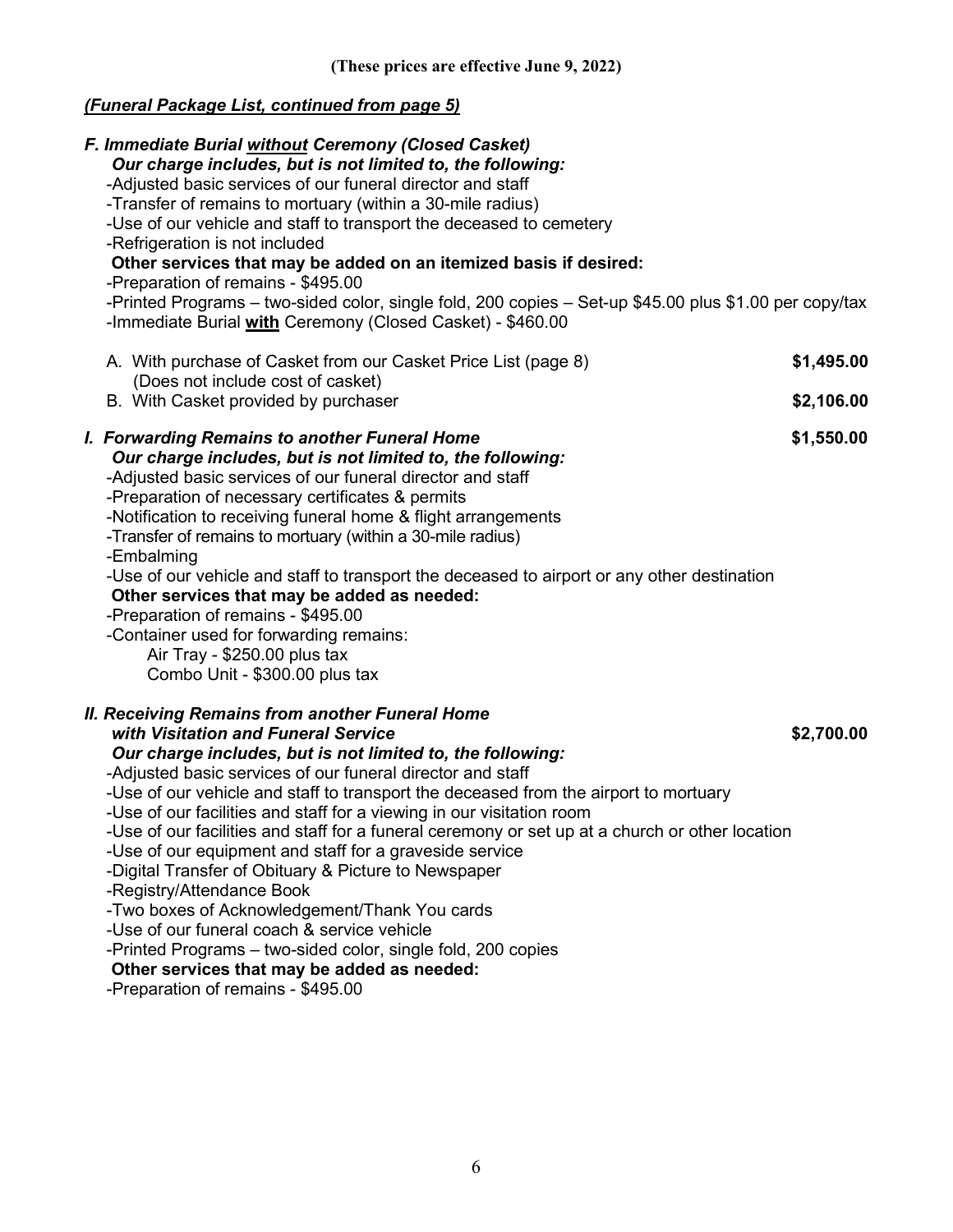## *(Funeral Package List, continued from page 6)*

| III. Receiving Remains from another Funeral Home<br>with Visitation and Graveside Service<br>\$1,795.00<br>Our charge includes, but is not limited to, the following:<br>-Adjusted basic services of our funeral director and staff<br>-Use of our vehicle and staff to transport the deceased from the airport to mortuary<br>-Use of our facilities and staff for a viewing in our visitation room (on day of service)<br>-Use of our equipment and staff for a graveside service<br>-Funeral coach & service vehicle (within Utah County)<br>Other services that may be added as needed:<br>-Preparation of remains - \$495.00<br>-Registry/Attendance Book - \$40.00 plus tax<br>-Two boxes of Acknowledgement/Thank You cards - \$12.000 per Box of 25 plus tax<br>-Printed Programs – two-sided color, single fold, 200 copies – Set-up \$45.00 plus \$1.00 per copy/tax |  |
|--------------------------------------------------------------------------------------------------------------------------------------------------------------------------------------------------------------------------------------------------------------------------------------------------------------------------------------------------------------------------------------------------------------------------------------------------------------------------------------------------------------------------------------------------------------------------------------------------------------------------------------------------------------------------------------------------------------------------------------------------------------------------------------------------------------------------------------------------------------------------------|--|
| <b>IV. Receiving Remains from another Funeral Home</b><br><b>With Closed Casket and Dedication Interment</b><br>\$1,375.00<br>Our charge includes, but is not limited to, the following:<br>-Adjusted basic services of our funeral director and staff<br>-Use of our vehicle and staff to transport the deceased from the airport to the mortuary<br>-Funeral coach for transportation of casketed remains to cemetery (within Utah County)<br>Other services that may be added as needed:<br>-Preparation of remains - \$495.00<br>-Registry/Attendance Book - \$40.00 plus tax<br>-Two boxes of Acknowledgement/Thank You cards - \$12.00 per Box of 25 plus tax<br>-Printed Programs - two-sided color, single fold, 200 copies - Set-up \$45.00 plus \$1.00 per copy/tax                                                                                                  |  |

-Service Vehicle - \$220.00

### *V. Infant and Children pricing, please see policy and pricing on Page 9*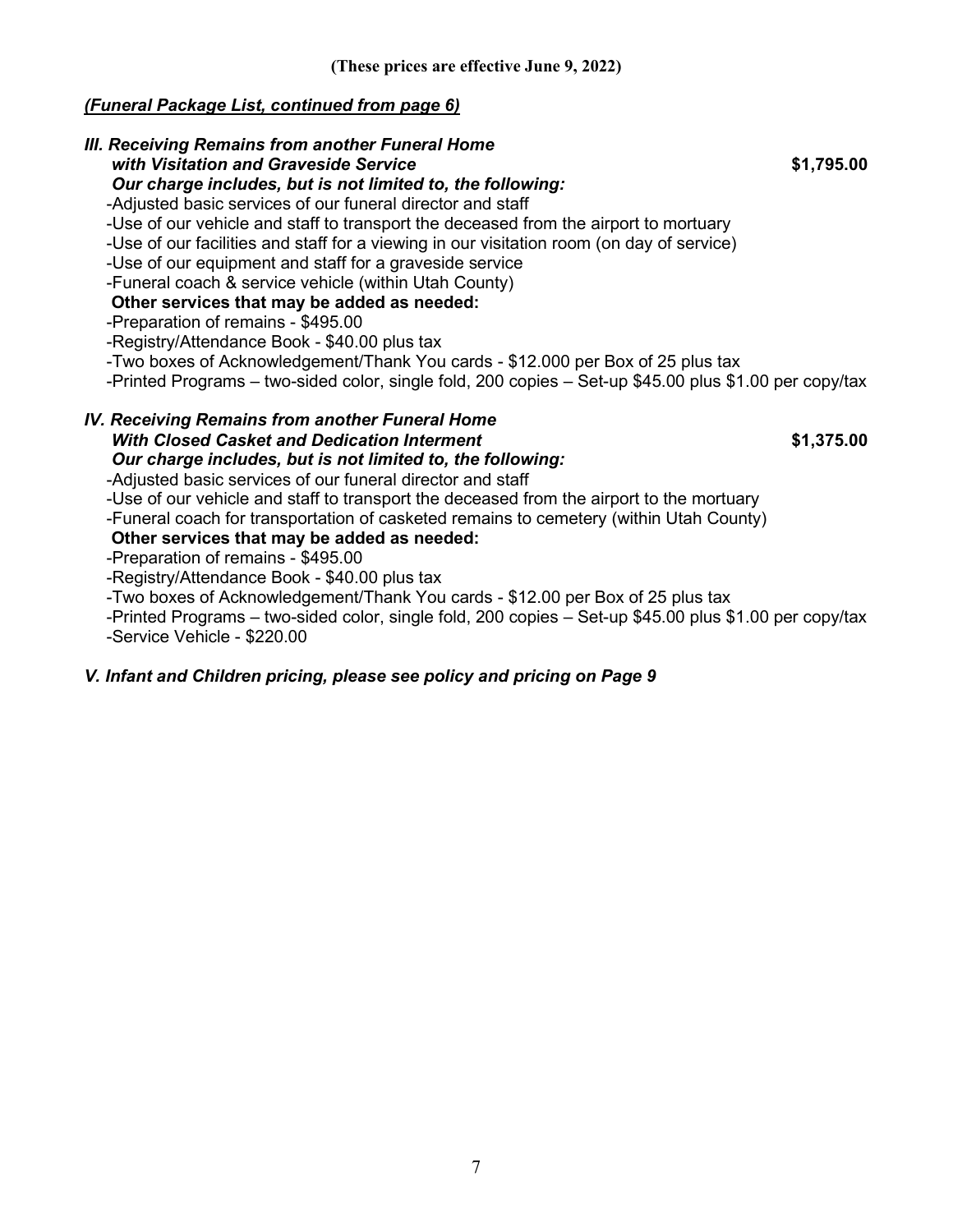# **CASKET PRICE LIST**

**(These prices are effective June 9, 2022)**

#### **NON GASKETED METAL CASKETS**

| 1. Cloth Doeskin | \$1,061.00 6'6" Cloth Covered Embossed, Crepe Interior-BV       |
|------------------|-----------------------------------------------------------------|
| 2. Apollo        | \$1,424.00 6'6" 20 Gauge Steel, Square State, Crepe Interior-BV |
| 3. Sunburst      | \$1,488.00 6'6" 20 Gauge Steel, Square State, Crepe Interior-MW |
| 4. Spectra       | \$1,690.00 6'6" 20 Gauge Steel, Square State, Crepe Interior-BV |
| 5. 718 Chandler  | \$2,200.00 6'6" 20 Gauge Steel, Square State, Crepe Interior-M  |

#### **GASKETED METAL CASKETS**

| 6. Argo                    |  | \$2,025.00 6'6" 20 Gauge Steel, Swing Bar, Crepe Interior-BV      |
|----------------------------|--|-------------------------------------------------------------------|
| 7. Virgo                   |  | \$2,230.00 6'6" 18 Gauge Steel, Swing Bar, Crepe Interior-BV      |
| 8. LaSalle                 |  | \$2,250.00 6'6" 20 Gauge Steel, Square State, Crepe Interior-MW   |
| 9. Q01                     |  | \$2,330.00 6'6" 20 Gauge Steel, Swing Bar, Crepe Interior-BV      |
| 10. Horizon                |  | \$2,340.00 6'6" 20 Gauge Steel, Square State, Crepe Interior-B    |
| 11. White & Gold           |  | \$2,418.00 6'6" 20 Gauge Steel, Swing Bar, Crepe Interior-MW      |
| 12. Cameo                  |  | \$2,788.00 6'6" 18 Gauge Steel, Swing Bar, Pink Crepe Interior-MW |
| 13. Winter Rose            |  | \$3,288.00 6'6' 18 Gauge Steel, Swing Bar, Velvet Interior-MW     |
| 14. Indigo                 |  | \$3,368.00 6'6" 18 Gauge Steel, Swing Bar, Velvet Interior-BV     |
| 15.061 Burnished Gunmetal  |  | \$3,368.00 6'6" 18 Gauge Steel, Swing Bar, Velvet Interior-BV     |
| 16. Douglas Series 28 1/2  |  | \$3,425.00 6'6" 18 Gauge Steel, Swing Bar, Velour Interior-MW     |
| 17. Miriam Lilac           |  | \$3,538.00 6'6" 18 Gauge Steel, Swing Bar, Crepe Interior-B       |
| 18. Leo Sand               |  | \$3,580.00 6'6" 18 Gauge Steel, Swing Bar, Velvet Interior-BV     |
| 19. 447 Teak               |  | \$4,390.00 6'6" 18 Gauge Steel, Swing Bar, Crepe Interior-M       |
| 20. 821 Misty Winter Bloom |  | \$4,470.00 6'6" 18 Gauge Steel, Swing Bar, Crepe Interior-M       |
| 21. 852 Forest Bronze      |  | \$4,470.00 6'6" 18 Gauge Steel, Swing Bar, Crepe Interior-M       |
| 22. Sienna/Albany          |  | \$6,850.00 6'6" 32 Oz. Copper, Swing Bar, Velvet Interior-MW      |
| 23. Victoria Silver Rose   |  | \$9,009.00 6'6" 32 Oz. Copper, Swing Bar, Velvet Interior-M       |

#### **WOOD VENEER & HARDWOOD CASKETS**

| 24. Nordon           |  | \$2,238.00 6'6" Solid Pine Wood, Satin Finish, Velvet Interior-MW      |
|----------------------|--|------------------------------------------------------------------------|
| 25. Clifton          |  | \$2,280.00 6'6" Wood Veneer, Satin Finish, Crepe Interior-BV           |
| 26. Wellington       |  | \$2,788.00 6'6" Poplar Veneer, Satin Finish, Crepe Interior-MW         |
| 27. Windsor          |  | \$2,870.00 6'6" Poplar Veneer, Satin Finish, Crepe Interior-MW         |
| 28. Newport          |  | \$3,500.00 6'6" Solid Cedar, Gloss Finish, Velvet Interior-MW          |
| 29. Eternity         |  | \$3,850.00 6'6" Paulownia Wood, Satin Finish, Crème Basket Interior-MW |
| 30. Dakota           |  | \$4,038.00 6'6" Solid Poplar, Satin Finish. Basket Weave Interior-MW   |
| 31. Marquis          |  | \$4,240.00 6'6" Solid Poplar, Gloss Finish, Crepe Interior- MW         |
| 32. Mountaineer      |  | \$4,501.00 6'6" Solid Oak, Satin Finish, Crepe Interior- MW            |
| 33. Sebring          |  | \$4,500.00 6'6" Solid Pecan, Satin Finish, Brocade Interior-M          |
| 34. Plantation Pecan |  | \$4,675.00 6'6" Pecan Veneer, Satin Finish, Crepe Interior-MW          |
| 35. Walnut           |  | \$5,350.00 6'6" Solid Walnut, Satin Finish, Velvet Interior-MW         |
| 36. Rosette          |  | \$5,718.00 6'6" Solid Poplar, Gloss Finish, Eyelet Linen Interior-BV   |
| 37. Chesapeake       |  | \$6,355.00 6'6" Solid Cherry, Satin Finish, Basket Weave Interior-M    |
| 38. Manchester       |  | \$7,413.00 6'6" Solid Cherry, Gloss Finish, Velvet Interior-M          |
| 39. Marshall         |  | \$8,980.00 6'6" Solid Mahogany, Gloss Finish, Velvet Interior-M        |

**(Special Order caskets are available, including: Hardwood, Copper or Bronze.) Most orders take one working day for delivery and are subject to current inventory of our suppliers. We also offer several "Enhanced Width" caskets for your selection.**

#### **SPECIAL HEAD PANELS**

*Cost and availability dependent upon current inventory of our suppliers.*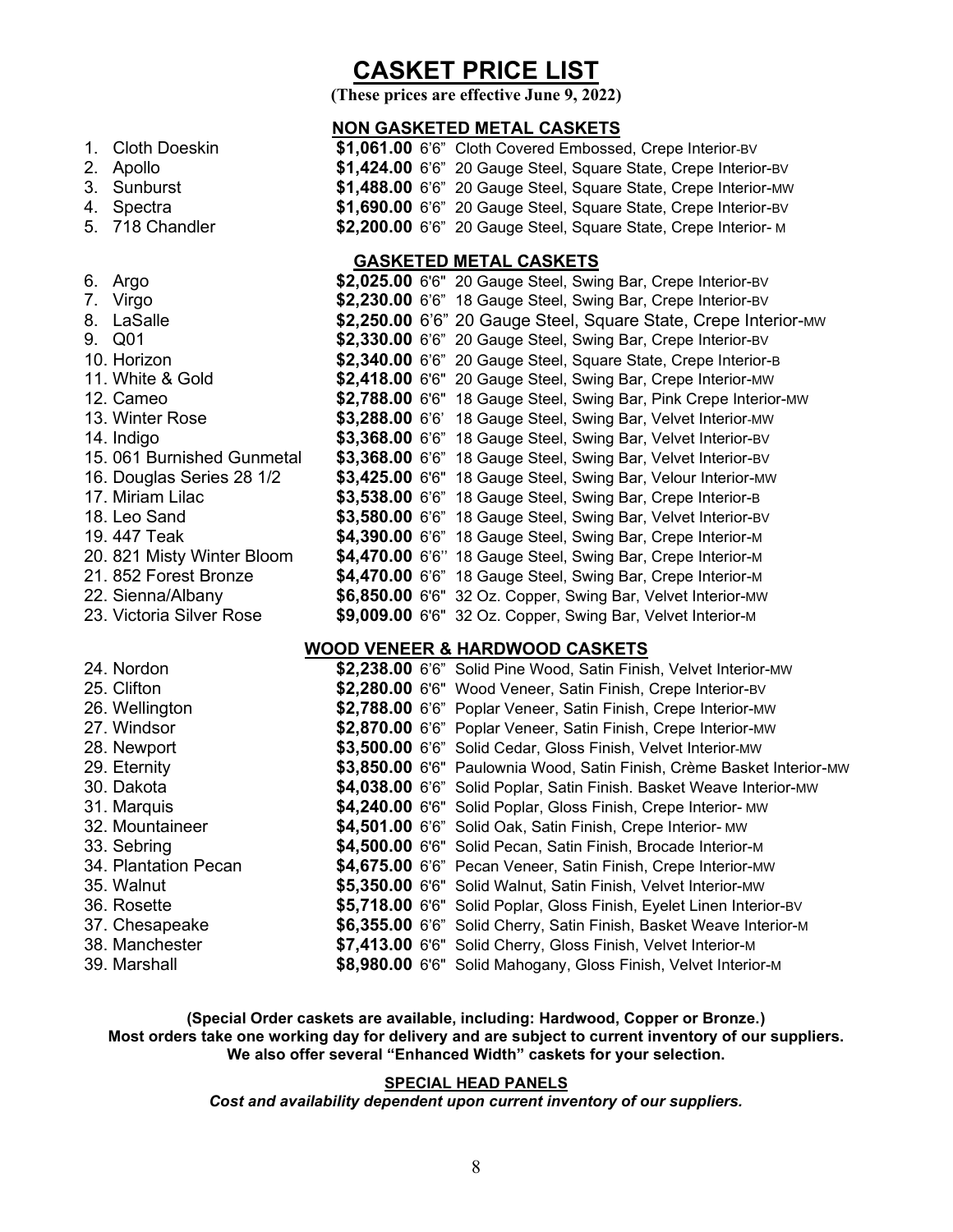### *INFANT AND YOUTH PRICING*

*Preparation for infants and children under the age of three (3) years are free of charge; Delivery of Casket to Cemetery by Van (no service) \$150.00, Graveside Services \$207.00, Funeral Services \$518.00, Visitation not included. Services for children between the ages of three (3) and twelve (12) are 50% of the standard service fees as listed on pages 2 & 3 or 50% of the packages that are listed on pages 4 & 5. This policy does not apply to caskets, cemetery property, outer burial containers, merchandise or any cash advance items.*

#### *INFANT CASKET/VAULT COMBINATIONS*

| <b>SM Polyguard Tender Loving Care</b><br>18" Trigard Serenity | \$593.00<br>\$611.00 | Hardwood Exterior, White Crepe Interior<br>White Exterior, White Crepe Interior |
|----------------------------------------------------------------|----------------------|---------------------------------------------------------------------------------|
| MD Polyguard Tender Loving Care                                | \$742.00             | Hardwood Exterior, White Crepe Interior                                         |
| 18" Wilbert Love & Cherish                                     | \$514.00             | White Exterior, White Velvet Interior                                           |
| 23" Wilbert Love & Cherish                                     | \$764.00             | White Exterior, White Crepe Interior                                            |
| 24" Crescent Combo                                             | \$472.00             | White Exterior, White Velvet Interior                                           |
| 24" Trigard Serenity                                           | \$923.00             | White Exterior, White Crepe Interior                                            |
| 31" Wilbert Love & Cherish                                     | \$1,058.00           | White Exterior, White Velvet Interior                                           |
| LG Polyguard Tender Loving Care                                | \$1,156.00           | Hardwood Exterior, White Crepe Interior                                         |

#### *INFANT AND YOUTH CASKETS*

| <b>Gasketed Metal Caskets - Full or Perfection Top</b> |     |     |                                 |     |
|--------------------------------------------------------|-----|-----|---------------------------------|-----|
|                                                        | 2/6 | 3/6 | 4/6                             | 5/6 |
|                                                        |     |     | \$1,450 \$1,590 \$1,790 \$2,018 |     |
|                                                        |     |     |                                 |     |

| <b>Hardwood Caskets - Perfection Top</b> |     |     |     |
|------------------------------------------|-----|-----|-----|
| 2/6                                      | 3/6 | 4/6 | 5/6 |
| \$1,720 \$1,850 \$2,163 \$2,505          |     |     |     |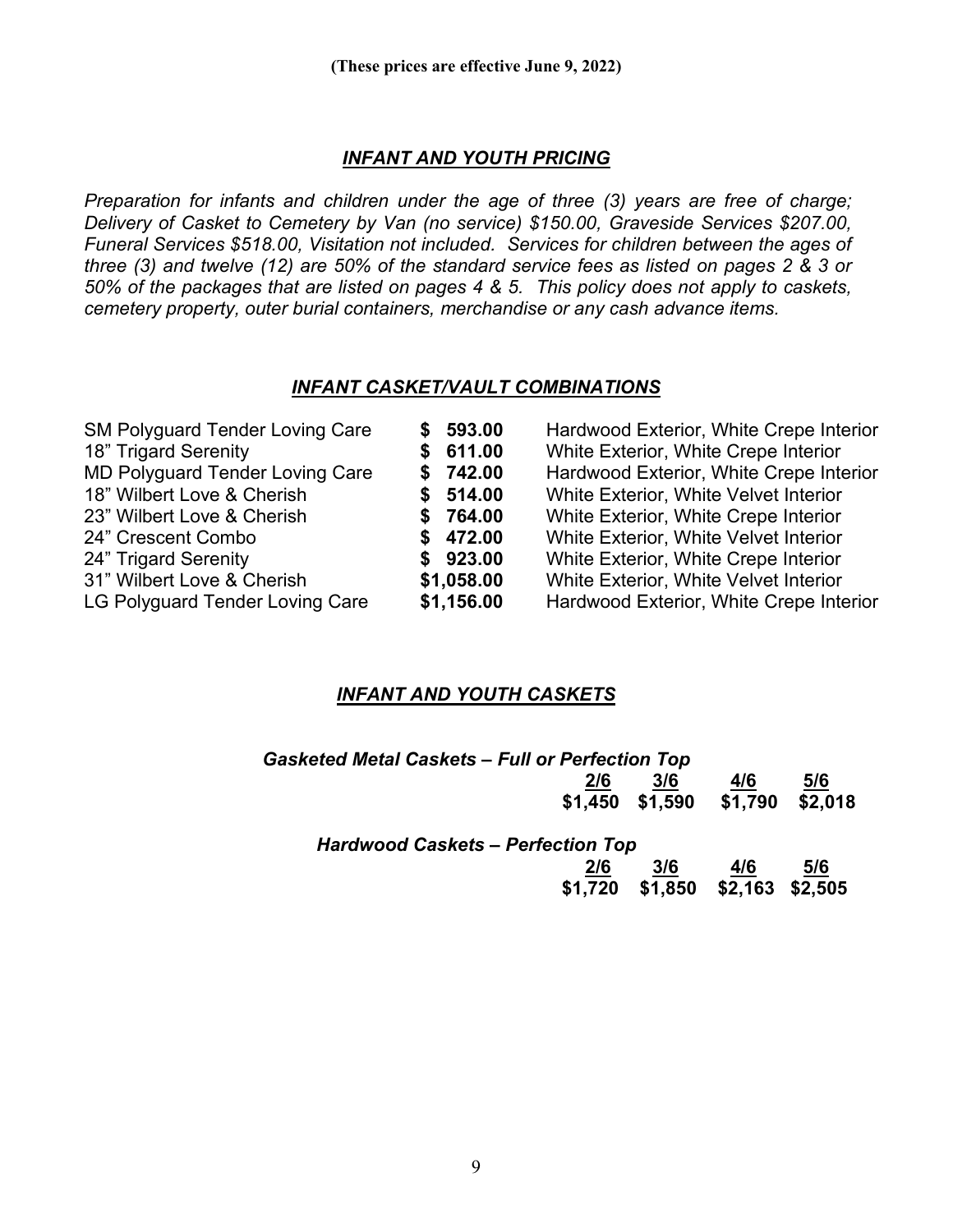# *UTAH COUNTY OUTER BURIAL CONTAINER PRICE LIST*

**(These prices are effective June 9, 2022)**

## **CONCRETE VAULTS W/ GASKETS AND PLASTIC OR METAL LINERS**

| <b>DESCRIPTION</b> | <b>PRICE</b> |
|--------------------|--------------|
|                    |              |
|                    |              |
|                    |              |
|                    |              |
|                    |              |
|                    |              |
|                    |              |
|                    |              |
|                    |              |

### **NON GASKETED GRAVE LINER**

### **VAULT SETTING FEES**

| Basic Vault Setting Fee (includes 6 chairs, greens & devices)\$ 85.00     |  |
|---------------------------------------------------------------------------|--|
|                                                                           |  |
| Canopy Only ordered on day of service (subject to availability) \$ 122.00 |  |
|                                                                           |  |
| (Subject to Cemetery & Vault Company Policies)                            |  |

## **SPECIAL VAULTS – NON GASKETED**

Oversized Beesley Concrete Non-Protective 7' 8" x 36" (inside dimension)................**\$1,689.00** Oversized Wilbert Concrete Non-Protective 7' 8" x 36" (inside dimension) .................**\$1,680.00** Air Seal - Light Weight Fiberglass approved for use at East Lawn Memorial Hills..............**\$ 899.00**

#### **INFANT & YOUTH VAULTS**

|  |  | #0 Concrete Non-Gasketed 3'4" x 18" (inside dimension) \$ 794.00 |  |
|--|--|------------------------------------------------------------------|--|
|  |  | #1 Concrete Non-Gasketed 4'8" x 20" (inside dimension) \$ 890.00 |  |

In most areas of the country, state or local law does not require that you buy a container to surround the casket in the grave. However, many cemeteries require that you have such a container so that the grave will not sink in. Either a burial vault or a grave liner will satisfy these requirements. However, in Utah County, all cemeteries have ordinances requiring a concrete or better vault.

#### **Burials outside of Utah County are subject to transportation charges.**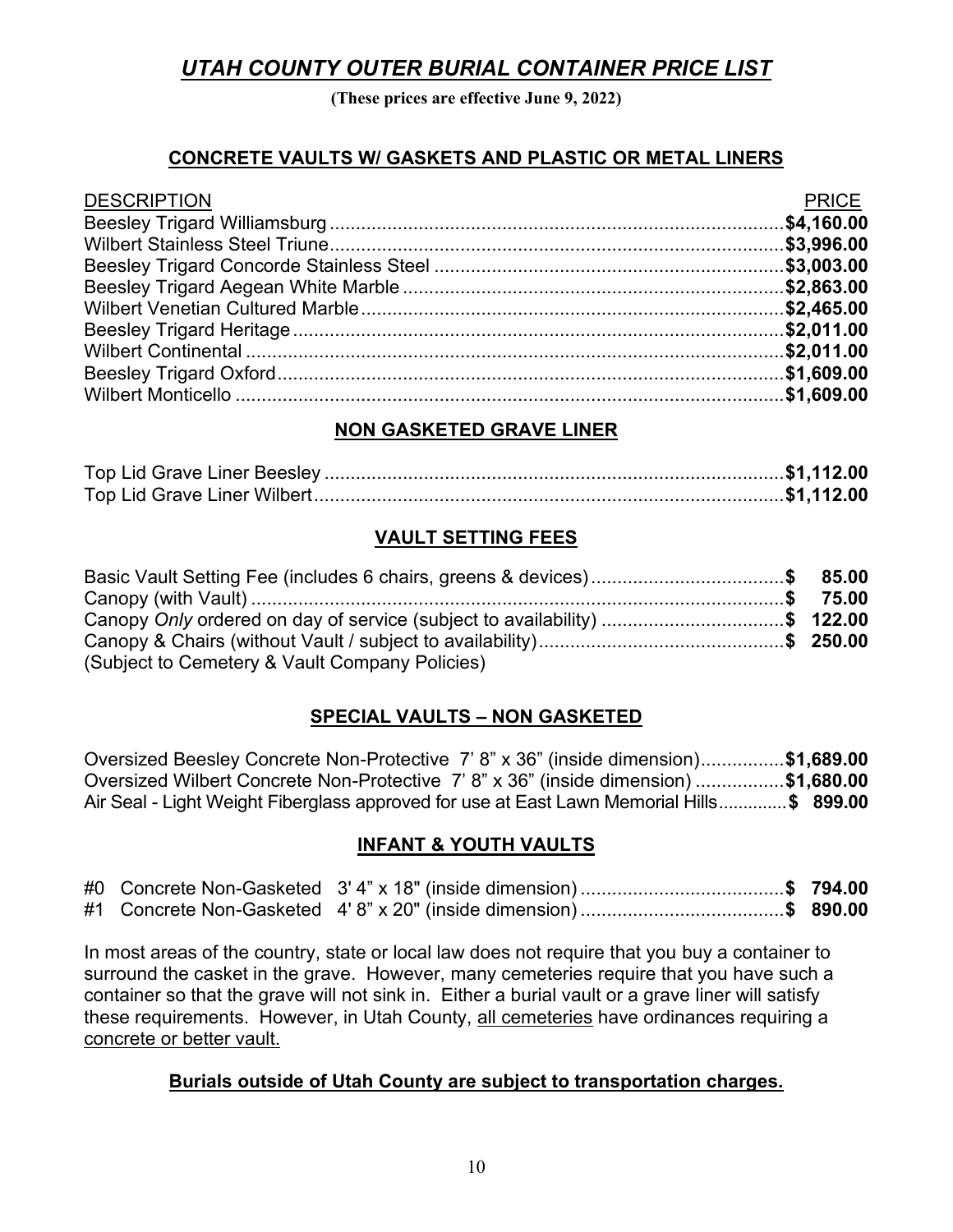# **CREMATION SERVICE PACKAGE LIST**

**(These prices are effective June 9, 2022)**

*For your convenience and to assist in your selection process of the cremation goods and services that we offer, we have shown below some of the most frequently requested cremation packages.* 

| I. Funeral Ceremony & Visitation (Open Casket) with Cremation to follow<br>Our charge includes, but is not limited to, the following:<br>-Basic services of our funeral director and staff<br>-Transfer of remains to mortuary (within a 30-mile radius)<br>-Embalming<br>-Other preparation of the deceased, washing/bathing, casketing, dressing and other specialized care<br>-Use of our facilities and staff for a viewing in our visitation room on the day of service<br>-Use of our facilities and staff for a funeral ceremony at our facility<br>-Registry/Attendance Book<br>-Two boxes of Acknowledgement/Thank You cards<br>-Printed Programs - two-sided color, single fold, 200 copies<br>-Cremation - Transportation to crematorium<br>-Rental Casket, Alternative Container and Temporary plastic urn included                   | \$3,995.00 |
|---------------------------------------------------------------------------------------------------------------------------------------------------------------------------------------------------------------------------------------------------------------------------------------------------------------------------------------------------------------------------------------------------------------------------------------------------------------------------------------------------------------------------------------------------------------------------------------------------------------------------------------------------------------------------------------------------------------------------------------------------------------------------------------------------------------------------------------------------|------------|
| *Note: If service is at another location, additional transportation fees will apply.<br>I-A Evening Visitation with Cremation to follow (at our facility):                                                                                                                                                                                                                                                                                                                                                                                                                                                                                                                                                                                                                                                                                        | \$3,525.00 |
| <b>II. Cremation with Memorial Service</b><br>Our charge includes, but is not limited to, the following:<br>-Adjusted basic services of our staff<br>-Transfer of remains to mortuary (within a 30-mile radius)<br>-Direct Cremation - Cardboard alternative container - Transportation to crematorium<br>-Use of our facilities and staff for a one-hour memorial service at our facility<br>-Assistance with preparing obituary notices and scanning obituary photos<br>-Digital transfer of obituary and photos to newspapers<br>-Registry/Attendance Book<br>-Two boxes of Acknowledgement/Thank You cards<br>-Printed Programs - two-sided color, single fold, 200 copies<br>-Temporary plastic urn<br>-Refrigeration not included - \$65.00 per day<br>*Note: If service is at another location, additional transportation fees will apply. | \$2,350.00 |
| <b>III. Direct Cremation with Private Family Viewing</b><br>Our charge includes, but is not limited to, the following:<br>-Adjusted basic services of our funeral director and staff<br>-Transfer of remains to mortuary (within a 30-mile radius)<br>-Assistance with preparing obituary notices and scanning obituary photos<br>-Digital transfer of obituary and photos to newspapers<br>-Washing / bathing, disinfecting and dressing of remains<br>-One-hour, private family only Identification Viewing (unembalmed)<br>*Note: Viewing scheduled during normal business hours of 9:00 a.m. to 4:00 p.m.<br>Each Additional hour \$170.00<br>-Cremation - Cardboard alternative container - Transportation to crematorium<br>-Temporary plastic urn<br>-Refrigeration not included - \$65.00 per day                                         | \$1,885.00 |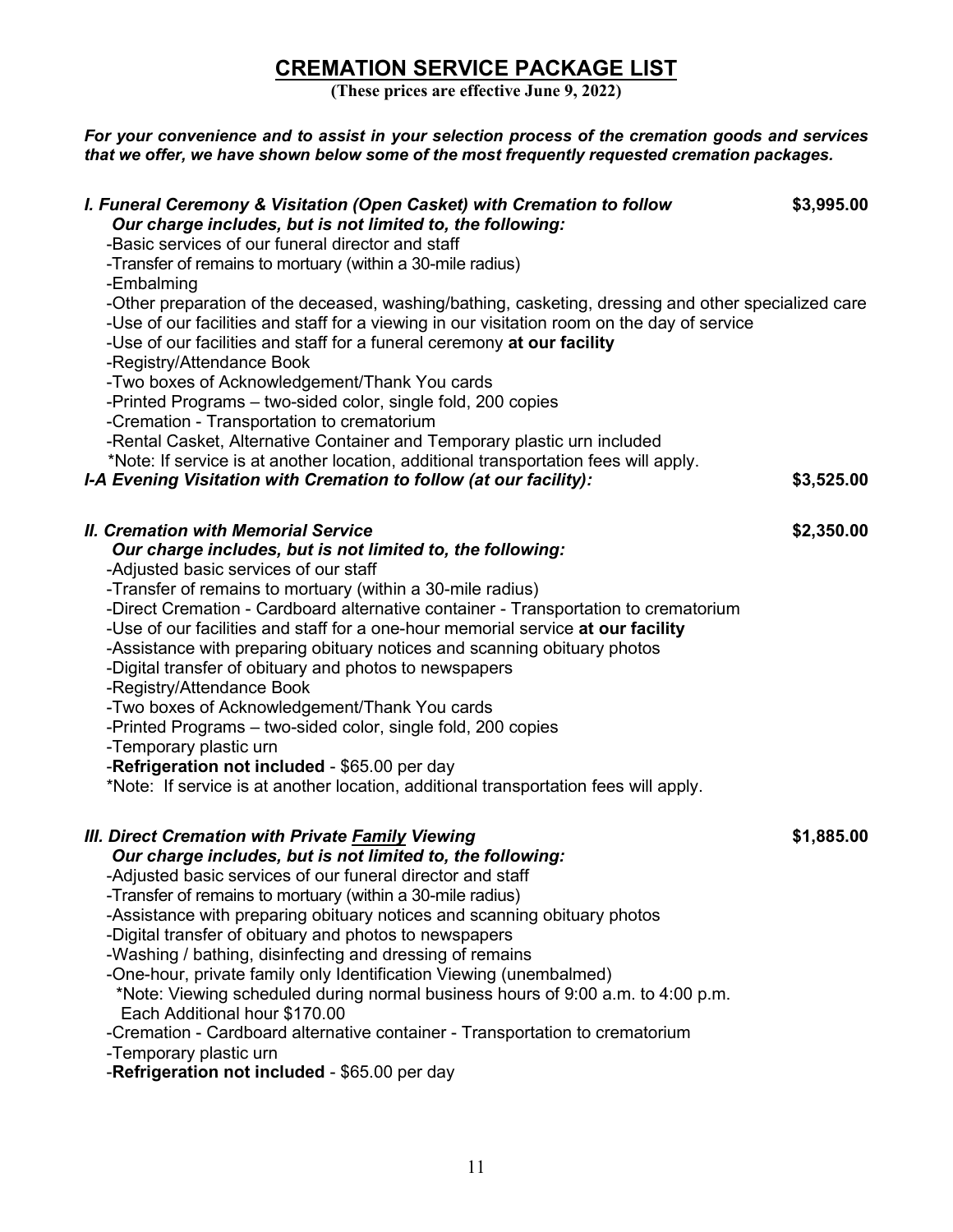#### *(Cremation Service Package List, continued from page 11)*

| <b>IV. Direct Cremation with alternative container*</b><br>Our charge includes, but is not limited to, the following:<br>-Adjusted basic services of our funeral director and staff<br>-Transfer of remains to mortuary (within a 30-mile radius)<br>-Digital photograph identification of remains<br>-Cremation, cardboard alternative container, transportation to crematorium<br>-Temporary Plastic Urn<br>-Refrigeration not included - \$65.00 per day | \$1,520.00           |
|-------------------------------------------------------------------------------------------------------------------------------------------------------------------------------------------------------------------------------------------------------------------------------------------------------------------------------------------------------------------------------------------------------------------------------------------------------------|----------------------|
| V. Direct Cremation with alternative container provided by Purchaser*<br>Our charge includes, but is not limited to, the following:<br>-Adjusted basic services of our funeral director and staff<br>-Transfer of remains to mortuary (within a 30-mile radius)<br>-Cremation -Transportation to crematorium<br>-Temporary plastic urn<br>-Refrigeration not included - \$65.00 per day                                                                     | \$1,427.00           |
| <b>VI. Direct Cremation:</b><br><b>Stillborn to Age 1 year</b><br>Age 1 year to Age 3<br>Our charge includes, but is not limited to, the following:<br>-Adjusted basic services of our funeral director and staff<br>-Transfer of remains to mortuary (within a 30-mile radius)<br>-Cremation -Transportation to crematorium<br>-Infant temporary plastic urn<br>-Refrigeration<br>$\sim$ $\sim$ $\sim$ $\sim$ $\sim$ $\sim$ $\sim$                         | \$287.00<br>\$443.00 |

*Age 3 to age 12: 50% of adult cremation packages*

*\*When selecting a Direct Cremation, you can use an alternative container. Alternative containers encase the remains and are composed of materials such as fiberboard or composition materials (with or without an outside covering). The containers Berg Mortuary provides are fiberboard.*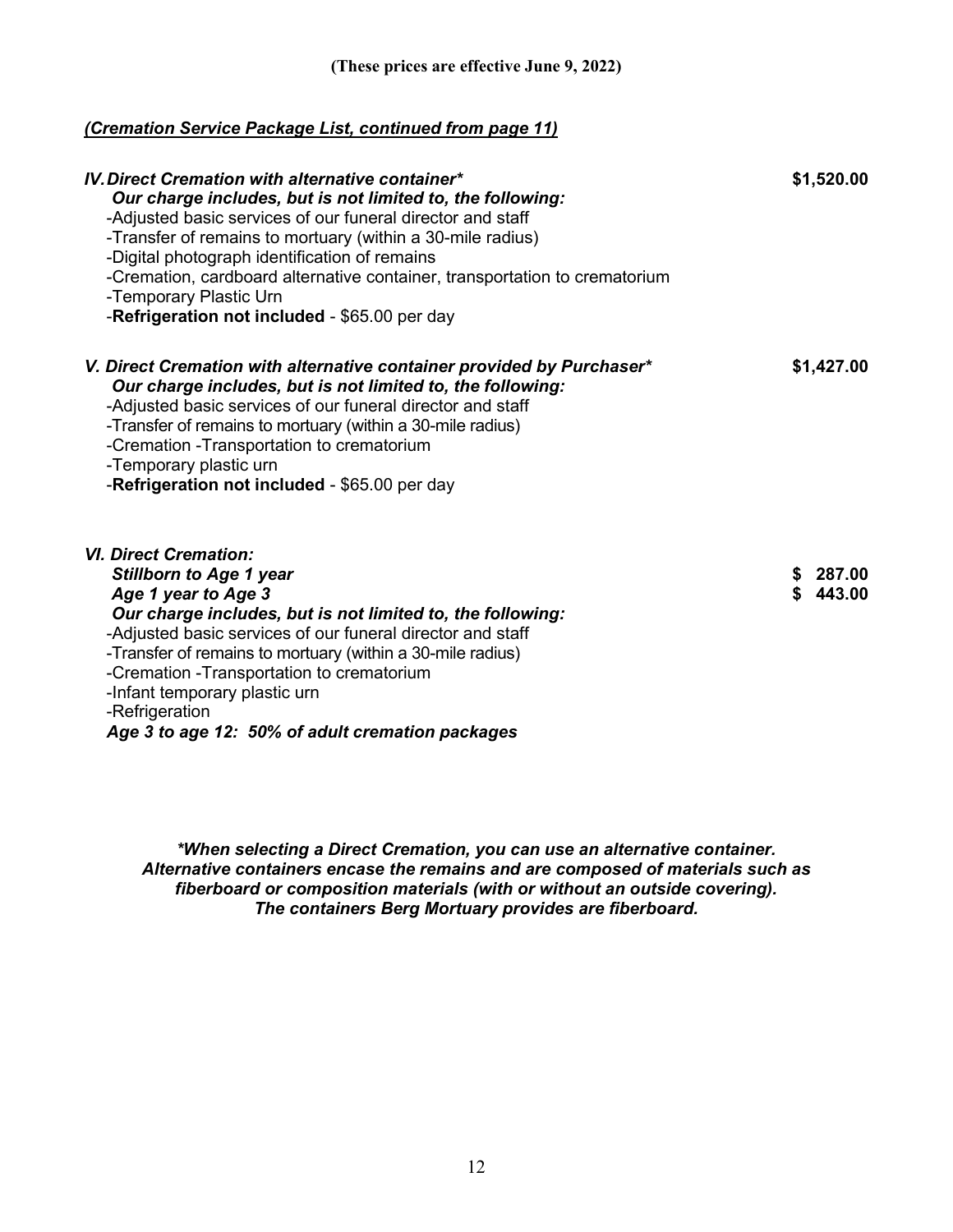#### **CREMATION CASKETS**

| Alternative Container | 99.00      | <b>Cardboard Construction</b>  |
|-----------------------|------------|--------------------------------|
| Cloth Doeskin         | \$1,061.00 | Lambskin Covered Fiberboard-BV |
| Navato                | \$1,245.00 | Wood Composite-BV              |
| Windsor               | \$2,870.00 | <b>Poplar Veneer-MW</b>        |
|                       |            |                                |

#### **CREMATION RENTAL CASKET**

Sunburst Rental Casket **\$ 550.00** 20 Gauge Steel, Crepe Interior-MW

| <b>CREMATION URNS</b>            |    |        |                               |
|----------------------------------|----|--------|-------------------------------|
| <b>Temporary Urn</b>             | \$ | 40.00  | Plastic                       |
| Simple Metal                     | \$ | 147.00 | Elliptical Silver Finish-UPD  |
| <b>Shimmering Charcoal</b>       | S  | 147.00 | Etched Aluminum-UPD           |
| Shimmering Ivory                 | S  | 147.00 | Etched Aluminum-UPD           |
| <b>Life Treasured Wood</b>       | S  | 177.00 | Solid Wood-UPD                |
| <b>Pearl White Adult Brass</b>   | \$ | 237.00 | Etched/Glazed Brass-UPD       |
| <b>Pearl Red Adult Brass</b>     | S  | 237.00 | Etched/Glazed Brass-UPD       |
| <b>Ancestral Granite</b>         |    | 291.00 | <b>Cultured Granite-UPD</b>   |
| <b>Consolation Grey Stone</b>    | S  | 387.00 | Stone-UPD                     |
| <b>Guardian Onyx Stone</b>       | S  | 447.00 | Stone-UPD                     |
| <b>Windsor Granite Companion</b> | S  | 471.00 | <b>Cultured Stone-UPD</b>     |
| Rose Cloisonné                   | S  | 511.00 | Cloisonné-CR                  |
| Opal Cloisonné                   | S  | 511.00 | Cloisonné-CR                  |
| Eternal Love Pewter Companion    | S  | 585.00 | Brass with Pewter Finish-UPD  |
| Lamar Spun Pewter                |    | 687.00 | Genuine Pewter-UPD            |
| <b>Sculptured Angel</b>          | S  | 776.00 | Resin-NRO                     |
| 3D Carved Outdoor Wood Series    | S  | 855.00 | Artisan Carved Solid Wood-UPD |

#### **KEEPSAKE URNS**

| 42.00    | Select Aluminum or Brass-UPD       |
|----------|------------------------------------|
| 67.00    | Solid Brass Core, Enamel Finish-CR |
| 82.00    | Abalone Pearl/Brass-UPD            |
| \$117.00 | <b>Spun Etched Pewter-UPD</b>      |
| 66.00    | <b>Etched Metal-UPD</b>            |
| \$110.00 | Solid Brass Core, Enamel Finish-CR |
|          |                                    |

## **CREMATION JEWELRY**

| <b>Stainless Steel Urn Jewelry</b> |    | 75.00    | <b>Stainless Steel-UPD</b> |
|------------------------------------|----|----------|----------------------------|
| Silver Urn Jewelry                 |    | \$117.00 | <b>Sterling Silver-UPD</b> |
| Gold Urn Jewelry                   | S. | 87.00    | <b>Gold Plated-UPD</b>     |
| Solid Gold Urn Jewelry             |    | \$777.00 | 10K Solid Gold-UPD         |

## **CREMATION URN VAULTS**

| <b>Pyramid Urn Vault</b> | \$195.00 | Polypropylene-CR        |
|--------------------------|----------|-------------------------|
| Polyguard Urn Vault      | \$320.00 | <b>HD Polypropylene</b> |
| Universal Urn Vault      | \$630.00 | Concrete Marbelo        |